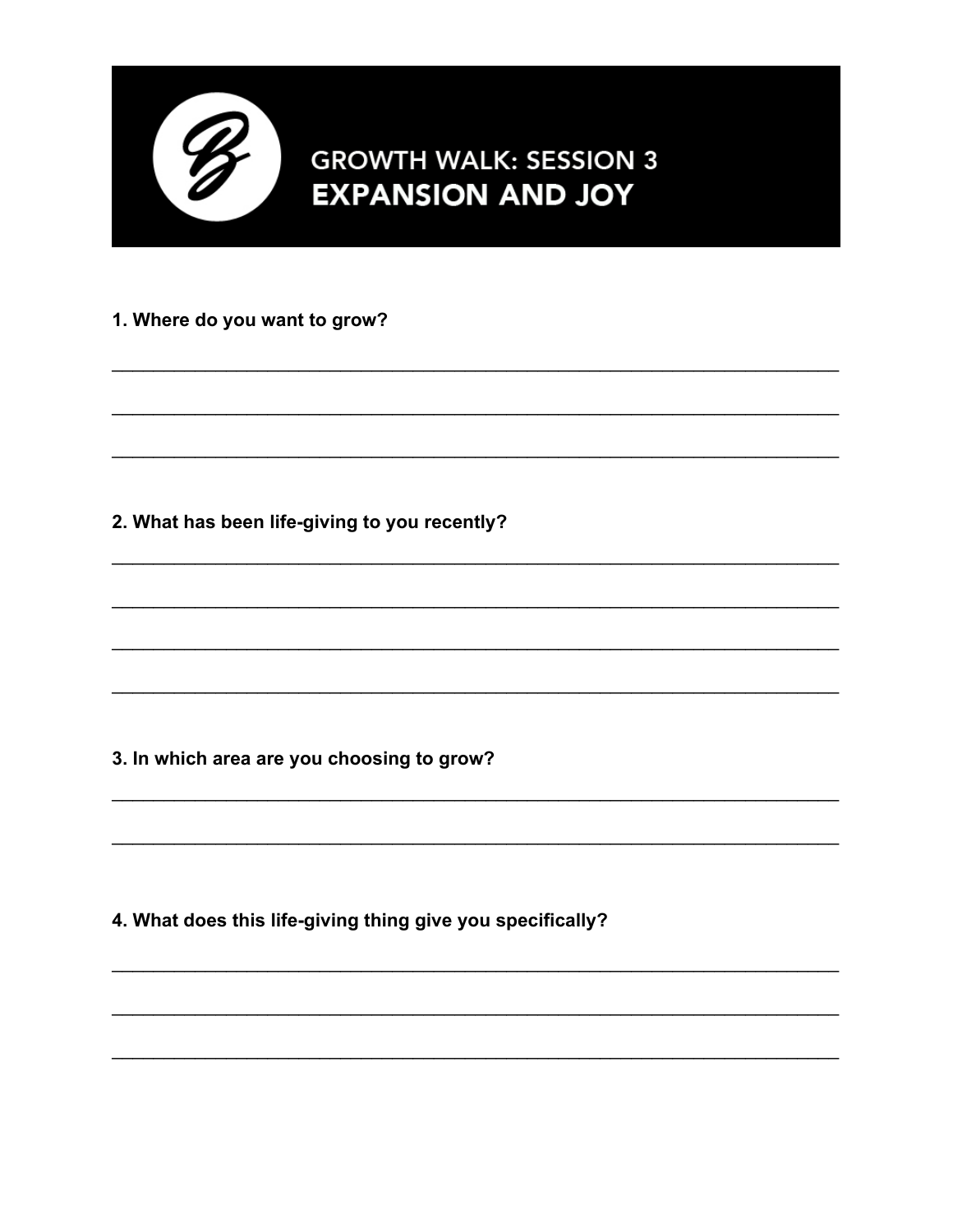5. What has hindered you from developing this area in the past?

6. What are the good effects of growing in this area?

7. How can you outsmart your obstacle?

8. What is the obvious first step?

7. When are you going to do it? Time and Date: \_\_\_\_\_\_\_\_\_\_\_\_\_\_\_\_\_\_\_\_\_\_\_\_\_\_\_\_\_\_\_\_\_